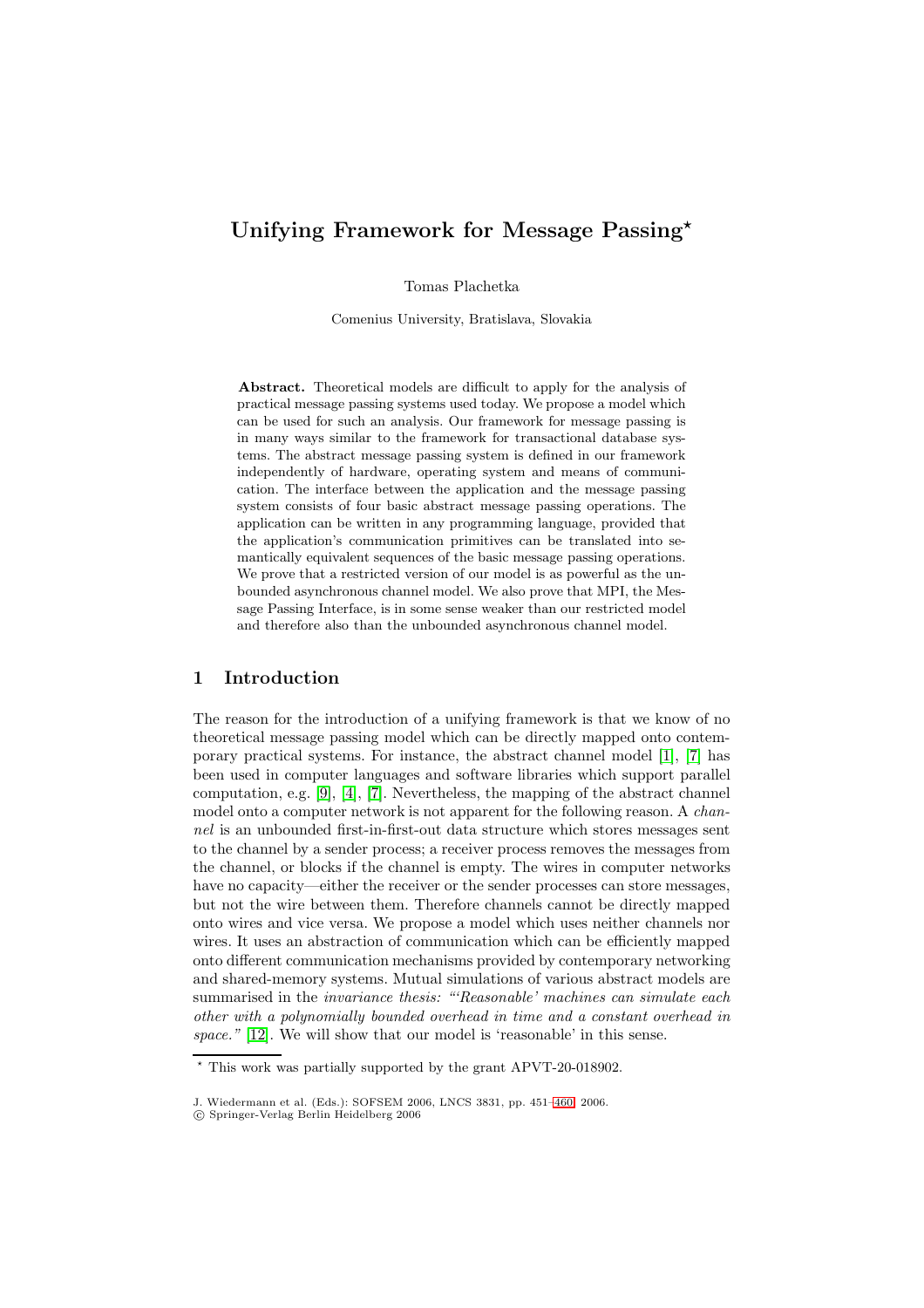Our framework fits into the framework for transactional database systems which is well-accepted among academic researchers and implementors of the systems [\[3\]](#page-8-1), [\[2\]](#page-8-2), [\[5\]](#page-9-5). The latter defines a clean interface between a database transaction and a database system. This interface consists of only four basic operations which operate on database records: READ, WRITE, INSERT and DELETE (the last two operations are often omitted in database textbooks which silently assume that the database is non-empty and its cardinality does not change). The semantics of these basic operations is defined independently of the actual database programming language (e.g. SQL). It is only required that the application's language primitives can be automatically translated into equivalent sequences of the basic operations. This allows for the programming of database transactions without any knowledge as to how the four basic operations are implemented, independently of whether the database system is centralised or distributed and independently of the hardware or the operating system used to run the database system. This also gives rise to the development of important abstract theories such as serialisability and recovery which help the implementors of database systems to optimise their systems by reordering the basic operations in the system, while adhering to the semantics of the basic operations. Altogether, the framework for transactional database systems is a standard with a solid scientific background which helps to make complex database systems robust and reliable. In our opinion, this all holds for our message passing framework only the set of the basic operations is different. The basic database operations work with database records, whereas the basic message passing operations work with messages.

This paper is organised as follows. Section [2](#page-1-0) describes the components of our framework and formally defines its main component, the message passing system. This definition induces the semantics of basic message passing operations. We prove in Section [3](#page-5-0) that a restricted version of our model can simulate the unbounded asynchronous channel model and vice versa within the bounds of the invariance thesis. This means that our restricted model is as powerful as other abstract models. We then prove that MPI, the Message Passing Interface [\[11\]](#page-9-6), [\[10\]](#page-9-7) cannot simulate our restricted model within the bounds of the invariance thesis and is therefore weaker than the asynchronous channel model. The same holds for other practical systems—we chose MPI as it is becoming a de facto industrial standard for programming parallel applications. Section [4](#page-8-3) concludes the paper.

# <span id="page-1-0"></span>**2 Components of the Message Passing Framework**

This section describes the roles of the components used in our framework. Fig. [1](#page-2-0) depicts the relationships between the components. Process communicates with other processesonlybysubmittingbasicmessagepassingoperationstothemessagepassing system. (We will assume throughout this paper that the set of processes does not change with time; we only make this restriction for the sake of simplicity.) A process can be a process in the POSIX sense but our framework does not require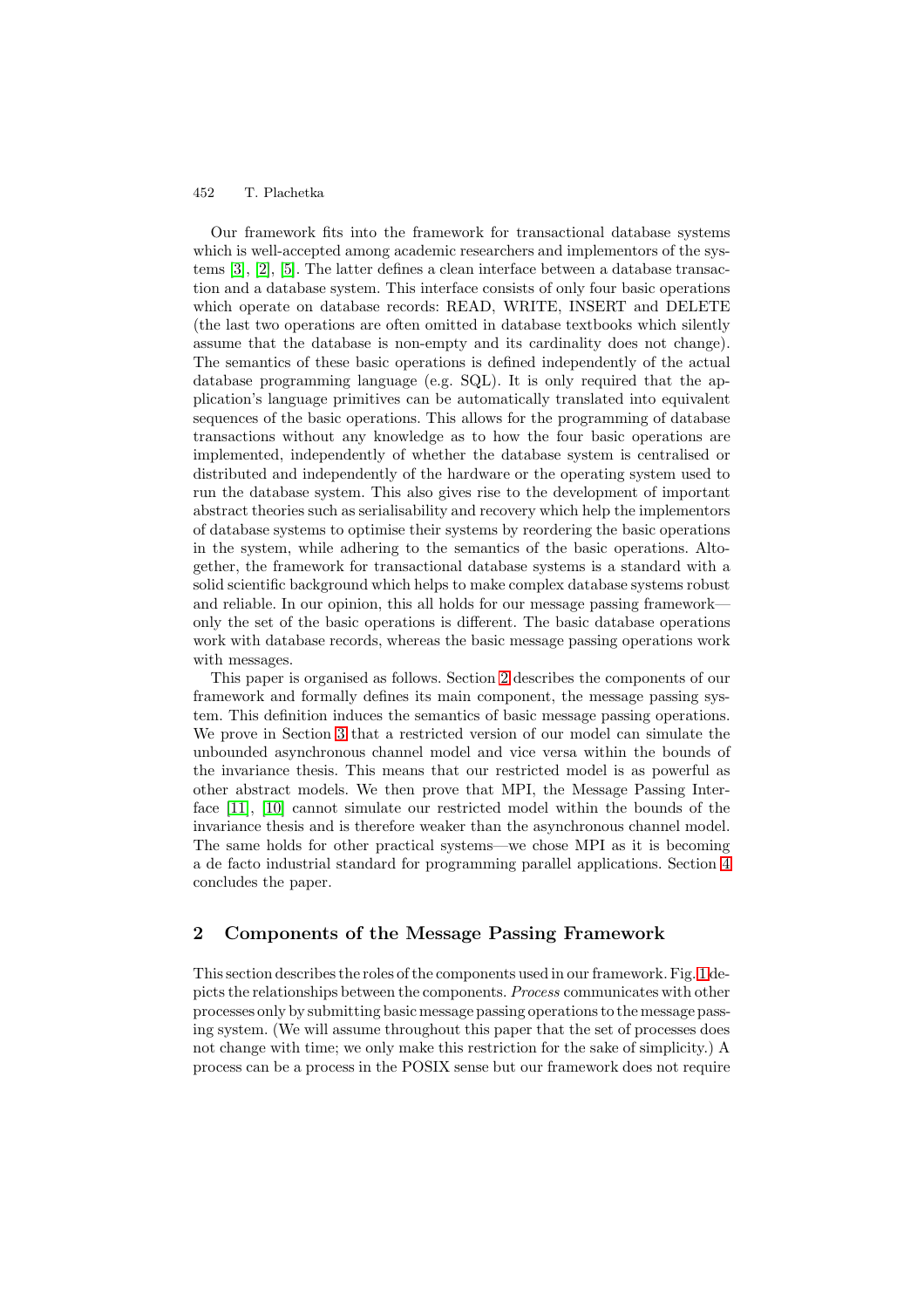

<span id="page-2-0"></span>**Fig. 1.** Left: Components of the message passing framework; Right: Components of the database framework

that. The system regards a process as a single entity with a unique identifier from which it reads a stream of basic message passing operations. A process corresponds to a transaction in the database framework. Language binding translates communication primitives used in processes (e.g. a broadcasting primitive, a barrier primitive etc.) into semantically equivalent sequences of basic message passing operations. The use of synchronous and asynchronous communication primitives in processes does not influence the semantics of basic message passing operations. The interface between the processes and the message passing system consists of four types of basic message passing operations which work with messages: CREATE, DESTROY, RECV, SEND. The semantics of the basic message passing operations is induced by the definition of the message passing system. The representation and contents of messages is arbitrary and does not influence the semantics of the basic operations. Architecture binding maps the semantics of the basic message passing operations onto a specific architecture of the message passing system. This mapping may for example include routing algorithms for distributed architectureswith different network topologies, algorithms which guarantee faults tolerance; etc. Architecture binding hides similar mechanisms from processes and guarantees that the semantics of the basic operations does not depend on the actual implementation of the system. Message passing system is an abstract component which reads basic message passing operations and executes them as it is defined in the rest of this section.

**Definition 1 (Submission of a basic message passing operation).** Submission of a basic operation denotes the act of passing the operation from a process (or the language binding layer) to the message passing system.

**Definition 2 (Representation of basic message passing operations).** All basic message passing operations are tuples  $[op, x, Y, m, f, s, t]$ , where  $op \in$ {CREATE, DESTROY, SEND, RECV}; x is the identifier of the process which submits the operation; Y is a set of process identifiers; m is a message; f is a boolean function defined on messages (a filter); s is either a reference to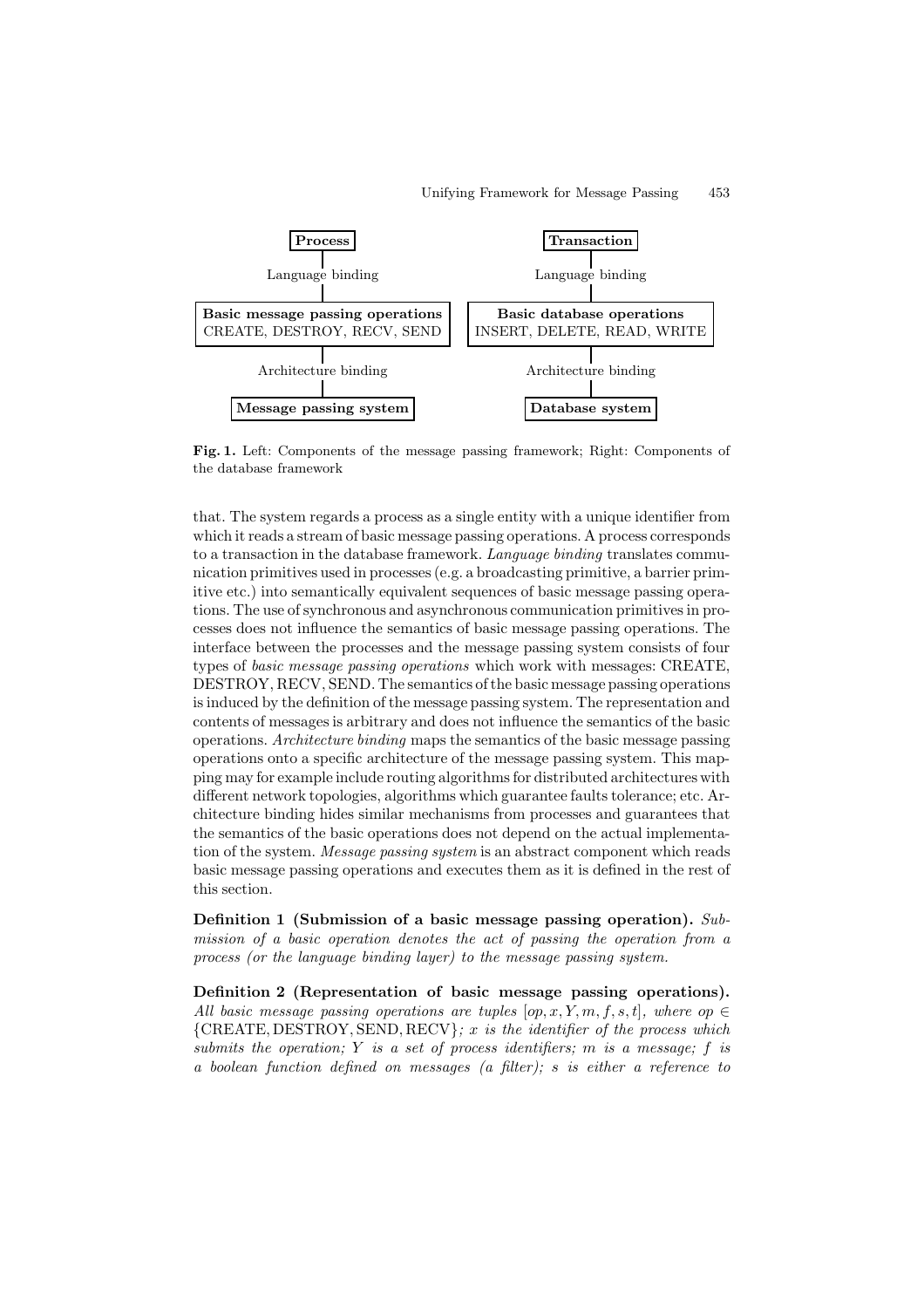a semaphore object which can be accessed by the message passing system, or NULL; t is the time stamp of the submission of the operation (i.e. the time when the operation has been read by the message passing system).

**Definition 3 (Scope of a process).** The scope of a process is a memory space where messages relating to the process are stored. A message can only be accessed (i.e. read from, written into, shrunk or expanded) by the process in the scope of which the message is stored. A process can create and destroy messages only by submitting CREATE and DESTROY operations. The system creates, destroys and accesses messages in scopes of processes only as it is defined in this section. In addition, the system stores operations which it has read in the scope of the process which submitted the operation.  $SC(x)$  will denote the scope of the process x and  $SC(*)$  will denote the union of the scopes of all the processes.

To keep things simple, we will deliberately mix messages with pointers to messages in the field  $m$ . It is obvious where in the text  $m$  denotes a message and where it denotes a reference to a message.

**Definition 4 (Processing of submitted operations).** The system may at any one time either read one operation or execute one operation. The system only reads those operations which have been submitted. Every submitted operation is only read once by the system. When the system reads an operation, then it updates the operation's time stamp and stores the operation in the scope of the process which submitted the operation. At any time t, the system can only execute an operation which is stored in  $SC(*)$  at the time t. The system may postpone the execution of a submitted operation (i.e. operations are not necessarily executed by the system in the order in which they are submitted).

<span id="page-3-0"></span>**Definition 5 (Matching operations).** We will say that two basic message passing operations

 $BO_1 = [op_1, x_1, Y_1, m_1, f_1, s_1, t_1], BO_2 = [op_2, x_2, Y_2, m_2, f_2, s_2, t_2],$  (or  $BO_2 =$  $[op_1, x_1, Y_1, m_1, f_1, s_1, t_1], BO_1 = [op_2, x_2, Y_2, m_2, f_2, s_2, t_2], respectively]$  are a matching pair (we will also say that  $BO<sub>1</sub>$  is an operation matching the operation  $BO<sub>2</sub>$  and vice versa) iff

$$
(op_1 = \text{SEND} \land op_2 = \text{RECV} \land x_1 \in Y_2 \land x_2 \in Y_1 \land f_2(m_1) \land
$$
  
\n
$$
(\forall BO'_1 = [op'_1, x'_1, Y'_1, m'_1, f'_1, s'_1, t'_1] \in SC(*) : (BO'_1 \equiv BO_1 \lor\nop'_1 \neq \text{SEND} \lor x'_1 \notin Y_2 \lor x_2 \notin Y'_1 \lor \neg f_2(m'_1) \lor t'_1 \geq t_1)) \land
$$
  
\n
$$
(\forall BO'_2 = [op'_2, x'_2, Y'_2, m'_2, f'_2, s'_2, t'_2] \in SC(*) : (BO'_2 \equiv BO_2 \lor\nop'_2 \neq \text{RECV} \lor x_1 \notin Y'_2 \lor x'_2 \notin Y_1 \lor \neg f'_2(m_1) \lor t'_2 \geq t_2)))
$$

Informally, a send operation  $BO_1 = [SEND, x_1, Y_1, m_1, f_1, s_1, t_1]$  matches a receive operation  $BO_2 = [RECV, x_2, Y_2, m_2, f_2, s_2, t_2]$  iff the set of recipients  $Y_1$ contains  $x_2$ , the set of senders  $Y_2$  contains  $x_1$ , the filtering function  $f_2$  accepts the message  $m_1$  and neither  $BO_1$  nor  $BO_2$  can be replaced with an older operation so that all the previous properties hold.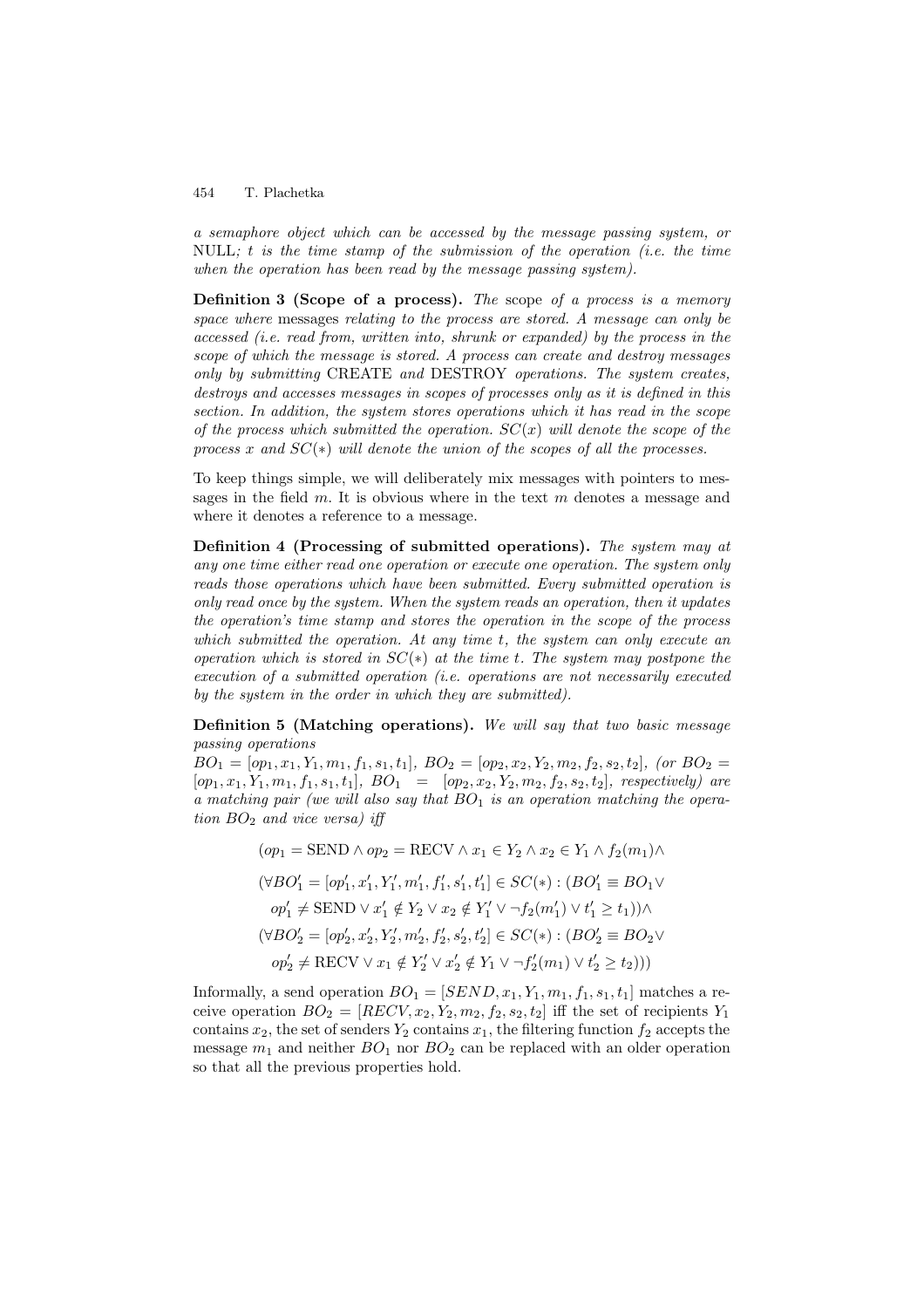The definition of matching operations can be weakened if we do not require the messages sent from a process to another process to be received in the same order by the latter process. In such a case, the time-stamps are ignored and the predicate in the definition [5](#page-3-0) becomes

 $(op_1 = \text{SEND} \land op_2 = \text{RECV} \land x_1 \in Y_2 \land x_2 \in Y_1 \land f_2(m_1))$ 

We will use the definition with message ordering (i.e. Definition [5\)](#page-3-0) in the sequel.

**Definition 6 (Execution of** CREATE **operations).** The execution of an operation  $[CREATE, x, Y, m, f, s, t]$  consists of the following actions performed in an atomic step:

- 1. The system creates a new message m in  $SC(x)$ .
- 2. If  $s \neq$  NULL then the system performs semaphore signal(s).
- 3. The system removes this operation from  $SC(x)$ .

**Definition 7 (Execution of** DESTROY **operations).** The execution of an operation  $[DEFroY, x, Y, m, f, s, t]$ . consists of the following actions performed in an atomic step:

- 1. The system removes m from  $SC(x)$ .
- 2. If  $s \neq$  NULL then the system performs semaphore signal(s).
- 3. The system removes this operation from  $SC(x)$ .

**Definition 8 (Execution of** RECV **and** SEND **operations).** The system may execute an operation  $BR = [RECV, x, Y, m, f, s, t]$  at time t only if a matching operation  $BS = [\text{SEND}, x', Y', m', f', s', t']$  exists in  $SC(*)$  at the time t. If the system decides to execute BR then it must also execute the matching BS in the same atomic step which consists of the following actions:

- 1. The system creates a new message m in  $SC(x)$ .
- 2. The system copies the contents of the message  $m'$  into the contents of the message m.
- 3. The system removes the message m' from  $SC(x')$ .
- 4. If  $s \neq$  NULL then the system performs semaphore signal(s).
- 5. If  $s' \neq$  NULL then the system performs semaphore signal(s').
- 6. The system removes BS from  $SC(x')$ .
- 7. The system removes BR from  $SC(x)$ .

<span id="page-4-0"></span>**Definition 9 (Progress of processing).** The system will eventually read every submitted operation and it will eventually execute all CREATE and DESTROY operations which have been read. Moreover, if a matching operation pair exists in  $SC(*)$  at any time t then the system will eventually execute at least one of the operations of that matching pair.

The last part of Definition [9](#page-4-0) is expressed cautiously in order to support alternative definitions of matching operations. For example, replace Definition [5](#page-3-0) with the definition which uses no time-stamps and consider the following scenario. A pair of matching operations BS and BR exists in  $SC(*)$  at time t. Before either of these operations is executed, another send operation  $BS'$  which also matches BR, is stored into  $SC(*)$ . Then the "at least one" part of Definition [9](#page-4-0) allows the system to execute either the pair  $BR, BS$  or the pair  $BR, BS'$ .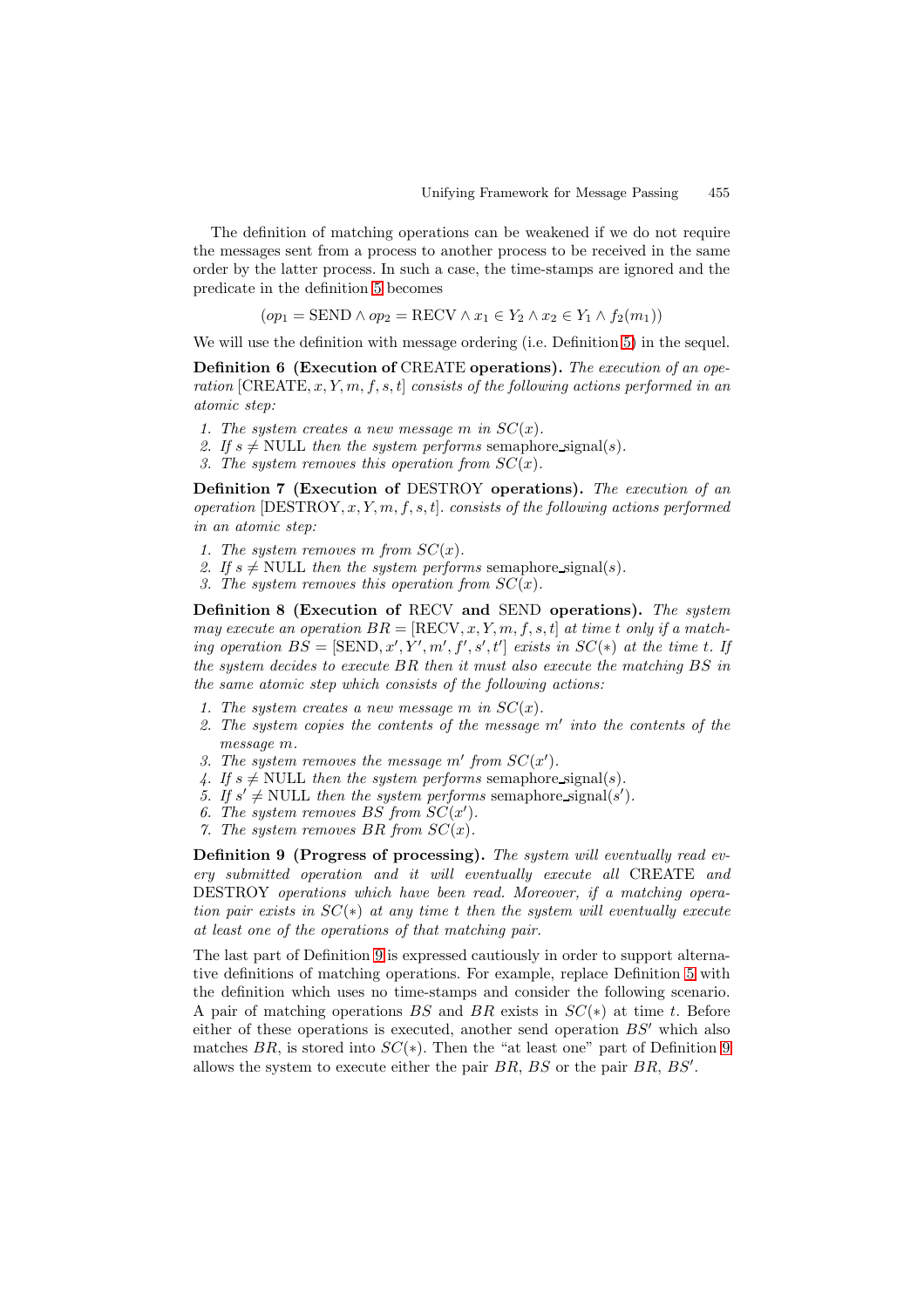# <span id="page-5-0"></span>**3 Computational Power of Models**

We will say that a program which uses primitive statements of a model  $A$  is correct iff all possible executions of the program with the same input yield the same output. We will say that a model B can simulate a model A iff an arbitrary correct program which uses primitive statements of the model  $A$  can be written as a functionally equivalent program which uses primitive statements of the model  $B$ . The functional equivalence means that for any input,  $B$  computes the same output as  $A$ ; and  $B$  terminates iff  $A$  terminates (a program terminates iff all its processes terminate). We will only consider imperative programs with a single thread of control in every process and we will use the C-like notation to write the programs. We will say that two models are of the same computational power iff they can simulate each other within the bounds of the invariance thesis from Section [1.](#page-0-0) If a model B can simulate a model A within these bounds but not the other way around then we will say that  $B$  is *computationally stronger* than  $A$  (or that  $A$  is *computationally weaker* than  $B$ ).

### **3.1 Asynchronous Unbounded Channel Model**

We will shortly describe the asynchronous unbounded channel model (a more formal definition can be found e.g. in [\[7\]](#page-9-0)). A channel is an unbounded FIFO queue which stores messages. An application program consists of a constant number of parallel processes which communicate exclusively via channels. The number of channels can be arbitrary but the set of channels does not change in run-time. The processes use only two communication primitives with the usual semantics:  $PUT(ch, m)$  inserts the message m into the channel ch.  $GET(CH, m)$ (where CH denotes a set of channels) atomically reads a message from a channel  $ch \in CH$ , stores the message into the variable m and then it removes the message from the channel ch. Each channel can be accessed by any number of processes but only one process can access a channel at any time. PUT never blocks; GET blocks until it has not read a message. It is guaranteed that if a channel ch is non-empty at some time and some  $GET(CH,m)$  with  $ch \in CH$  is blocked at that time then some (not necessarily the same) blocked  $GET(CH', m')$  with  $ch \in CH'$  will eventually read a message and unblock.

### **3.2 Our Restricted Model**

We will make the following restrictions in our model from Section [2.](#page-1-0) All the messages will be tuples  $[c, m]$ , where c (context) belongs to some finite set C and m is of an arbitrary data type. If  $M \equiv [c, m]$  then  $M[1]$  will denote c and  $M[2]$  will denote m. The only filtering functions in basic message passing operations will be  $f_{CH}(M) = \text{TRUE}$  iff  $M[1] \in CH$ ,  $CH \subset C$  (i.e. only testing a context prefix of messages for a membership in  $CH$ ,  $CH \subset C$ , will be allowed). All processes will submit CREATE operations only in the following context (i.e. only a blocking CREATE will be allowed):  $\{\text{new}(s)\}\$ ; semaphore init(s, 0);  $[CREATE, x, NULL, M, NULL, s, t]$ ; semaphore wait $(s)$ ; delete $(s)$ ;  $\}$ . All the processes will submit RECV operations only in the following context (i.e. only a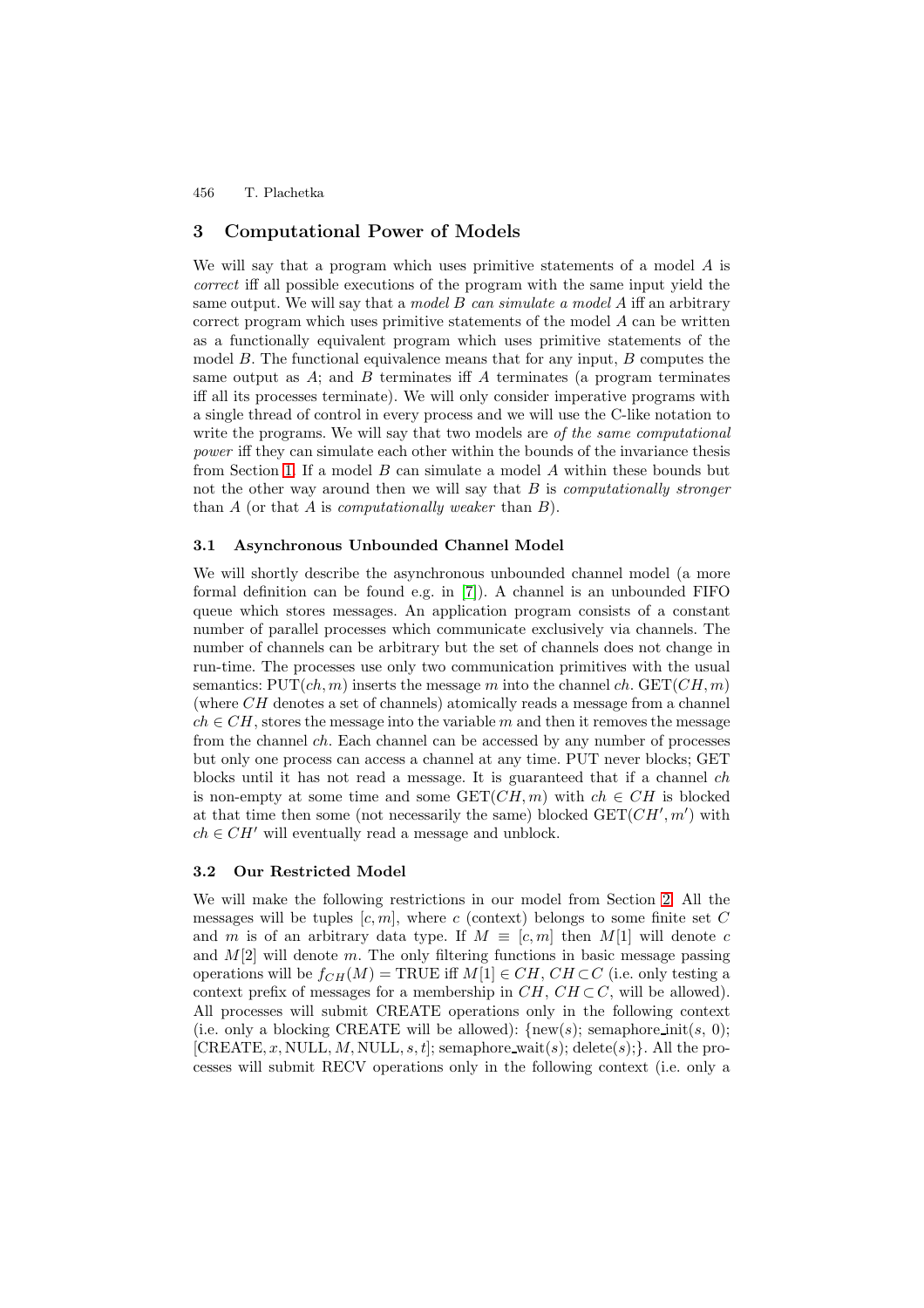blocking RECV will be allowed):  $\{\text{new}(s)\}\$  semaphore init(s, 0);  $[RECV, x, Y,$ M, f, s, t; semaphore wait(s); delete(s); }. All irrelevant fields in the 7-tuples representing basic message passing operations will be NULL.

### **3.3 The MPI Model**

The MPI model [\[11\]](#page-9-6) uses many primitives, but we will only describe those which are relevant for the comparison with the two previous models. MPI does not use the channel abstraction. It uses point-to-point message addressing which is similar to the one of our restricted model. MPI has a primitive MPI Recv which blocks until it receives a message and it has a nonblocking send primitive, MPI Isend. Unlike our model, MPI requires the process to free the memory occupied by the message sent used in MPI Isend. However, the process must not free this memory before the recipient has received the message—in MPI's terminology, before the MPI Isend completes. In order to detect this completion, each MPI Isend must be paired either with MPI Wait which blocks until the MPI Isend completes, or with nonblocking MPI Test which returns a value indicating whether the MPI Isend has completed. As we will show, this pairing requirementmakes the MPI model weaker than the previous two models. Note that our model allows for this kind of synchronisation (deferred synchronisation), as a process may include a semaphore s in a send operation and perform semaphore wait $(s)$  later. Nevertheless, our model does not require the process to do this.

### **3.4 Mutual Simulations of Models**

**Theorem 1.** Our restricted model can simulate the channel model and vice versa with a constant overhead factor in both time and space.

Proof. We will show that our restricted model can simulate the channel model, with a constant overhead factor in both time and space. Consider a program  $PROG<sub>1</sub>$  which uses the PUT and GET communication primitives of the channel model. We will construct a program  $PROG_2$  which is functionally equivalent with  $PROG<sub>1</sub>$  but only uses the basic message passing operations of our restricted model. Messages in  $PROG_2$  will be tuples  $[ch, m]$ , where ch is a channel identifier in  $PROG_1$  and m is a message in  $PROG_1$ . The program  $PROG_2$  will consist of the same processes as  $PROG_1$ . Let  $P_*$  denote the union of all the processes. Replace in each process x in  $PROG_2$  each occurrence of  $PUT(ch, m)$ ; with  ${new(s)}$ ; semaphore  $\text{init}(s, 0)$ ; [CREATE, x, NULL, m', NULL, s, t]; semaphore wait $(s)$ ; delete(s);  $m' = [ch, m]$ ; [SEND, x, P<sub>\*</sub>, m', NULL, NULL, t];}. Replace in each process x in  $PROG_2$  each occurrence of  $GET(CH,m)$ ; with {new(s); semaphore  $\text{init}(s, 0)$ ;  $[\text{RECV}, x, P_*, m', f_{CH}, s, t]$ ; semaphore wait $(s)$ ; delete $(s)$ ;  $m = m'[2]$ ; [DESTROY, x, NULL, m', NULL, NULL,  $t$ ];}. It follows directly from the definitions of the models that the programs  $PROG_1$  and  $PROG_2$  are functionally equivalent and that the replacements only incur a constant overhead in both time and space.

We will now prove that the channel model can simulate our restricted model within the bound. Consider a program  $PROG_1$  which uses the basic message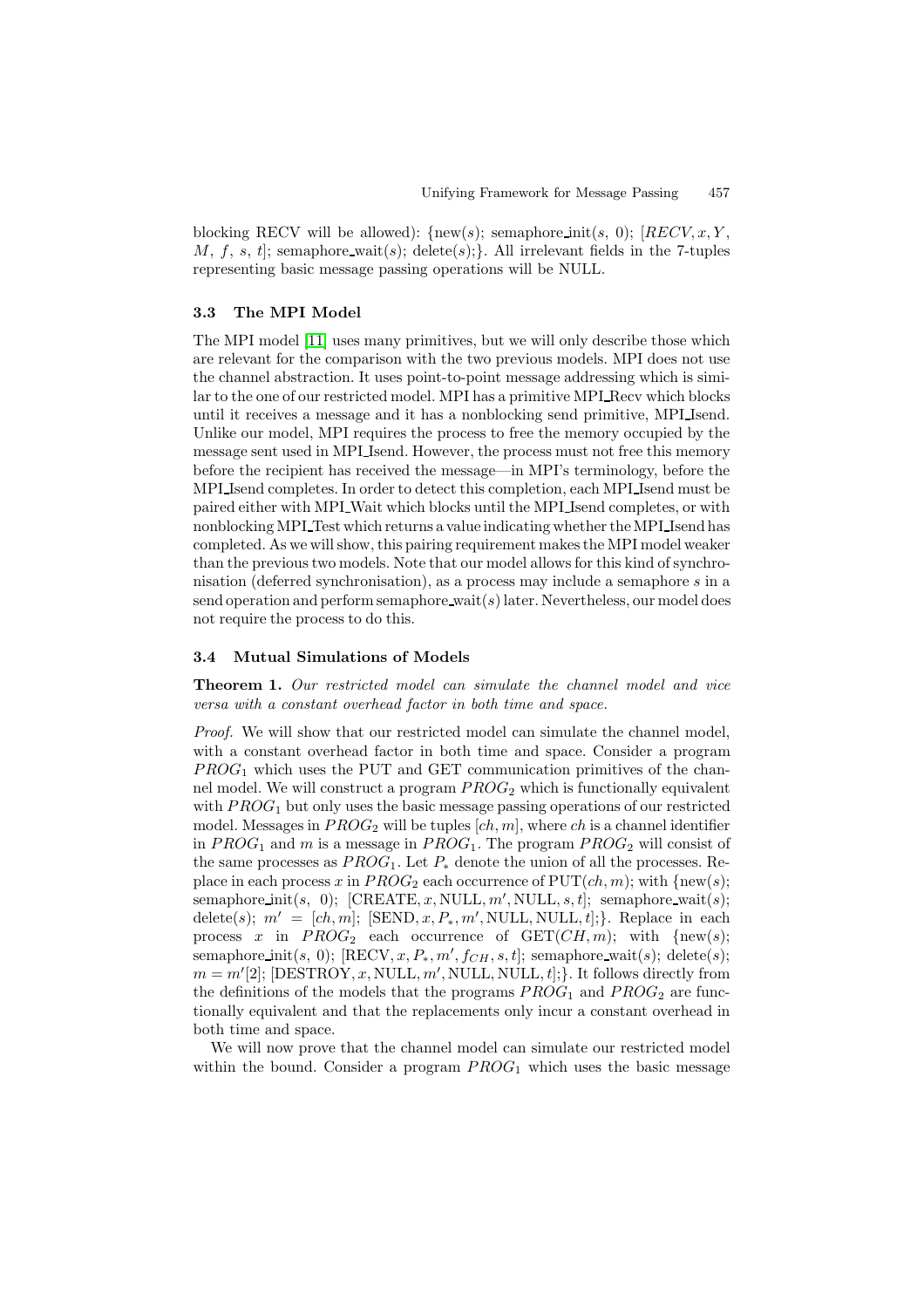passing operations of our restricted model. We will construct a program PROG<sup>2</sup> which only uses the channel communication primitives PUT and GET. The program  $PROG_2$  will consist of the same processes as  $PROG_1$ . The channel identifiers in  $PROG_2$  will be tuples  $[c, Y]$  where  $c \in C$  and Y is a set of processes (this tuple can be encoded as an integer if the channel model requires it). Replace in each process x in  $PROG_2$  each occurrence of the sequence {new(s); semaphore  $\text{init}(s, 0)$ ;  $[CREATE, x, NULL, m, NULL, s, t]$ ; semaphore wait $(s)$ ; delete(s); with new(m);. Replace in each process x in  $PROG_2$  each occurrence of  $[$ DESTROY,  $x, Y, m$ , NULL, NULL,  $t$ ]; with delete $(m)$ ;. Replace in each process x in  $PROG_2$  each occurrence of  $[\text{SEND}, x, Y, m, \text{NULL}, \text{NULL}, t]$ ; with  ${PUT([m[1], Y], m)}$ ; delete $(m);$ }. Replace in each process x in  $PROG_2$  each occurrence of the sequence  $\{\text{new}(s)\}\$ ; semaphore init(s, 0);  $[\text{RECV}, x, Y, m, f, s, t]$ ; semaphore wait(s); delete(s); with  $GET(CH, m)$ ;, where CH is the set of all the channels  $ch = [c, m]$  for which  $f(ch) = \text{TRUE}$ . Note that the set CH can be computed in constant time as the set of first message components  $c$  is known and finite and  $f([c,m])$  only depends on c. It follows directly from the definitions of the models that the programs  $PROG_1$  and  $PROG_2$  are functionally equivalent and that the replacements only incur a constant overhead in time and space.  $\Box$ 

**Theorem 2.** The MPI model cannot simulate our restricted model within the bounds of the invariance thesis.

*Proof.* Consider the following program in our model which consists of processes  $p0$  and  $p1$  (P0 will denote the set containing  $p0$ , P1 will denote the set containing  $p1$  and  $f_{\text{TRUE}}$  will denote a function which always returns TRUE).

| $p0$ (FILE *inp0)                                                                                                                                                                                                                           | $p1$ (FILE *inp1)                                                                                                                                                                                                                                                    |
|---------------------------------------------------------------------------------------------------------------------------------------------------------------------------------------------------------------------------------------------|----------------------------------------------------------------------------------------------------------------------------------------------------------------------------------------------------------------------------------------------------------------------|
| while $(!\text{fcof(inp0)})$<br>new(s);<br>semaphore in $(ts, 0)$ ;<br>[CREATE, $p0$ , NULL, m, NULL, s, t];<br>semaphore wait $(s)$ ;<br>delete(s);<br>$m = \frac{fgetc(inp0)}{h}$<br>[SEND, p0, P1, m, NULL, NULL, t];<br>print(f"sent"); | while $(!\text{fcof}(inp1))$<br>new(s);<br>semaphore in $(ts, 0)$ ;<br>$[RECV, p1, P0, m, f_{\text{TRUE}}, s, t];$<br>$semaphore\_wait(s);$<br>$delete(s)$ :<br>printf("received $\%c$ ", m);<br>$[$ DESTROY, $p1$ , NULL, $m$ , NULL,<br>NULL, t];<br>fgetc(input); |

It is easy to verify that this program is correct. We will now prove that it cannot be simulated by a program which uses MPI primitives MPI Recv, MPI Isend, MPI Wait and MPI Test without breaching the bounds of the invariance thesis. (The rest of MPI's primitives apparently does not help in the simulation of the program above.) The process  $p_1$  receives  $n_1$  messages from the process  $p_0$ , where  $n1$  is the number of characters in the input stream  $inv1$  (this number is unknown until the entire stream  $inp1$  has been read). This can only be accomplished by calling MPI Recv  $n1$  times in the  $p1$ . In the process  $p0$ , MPI Isend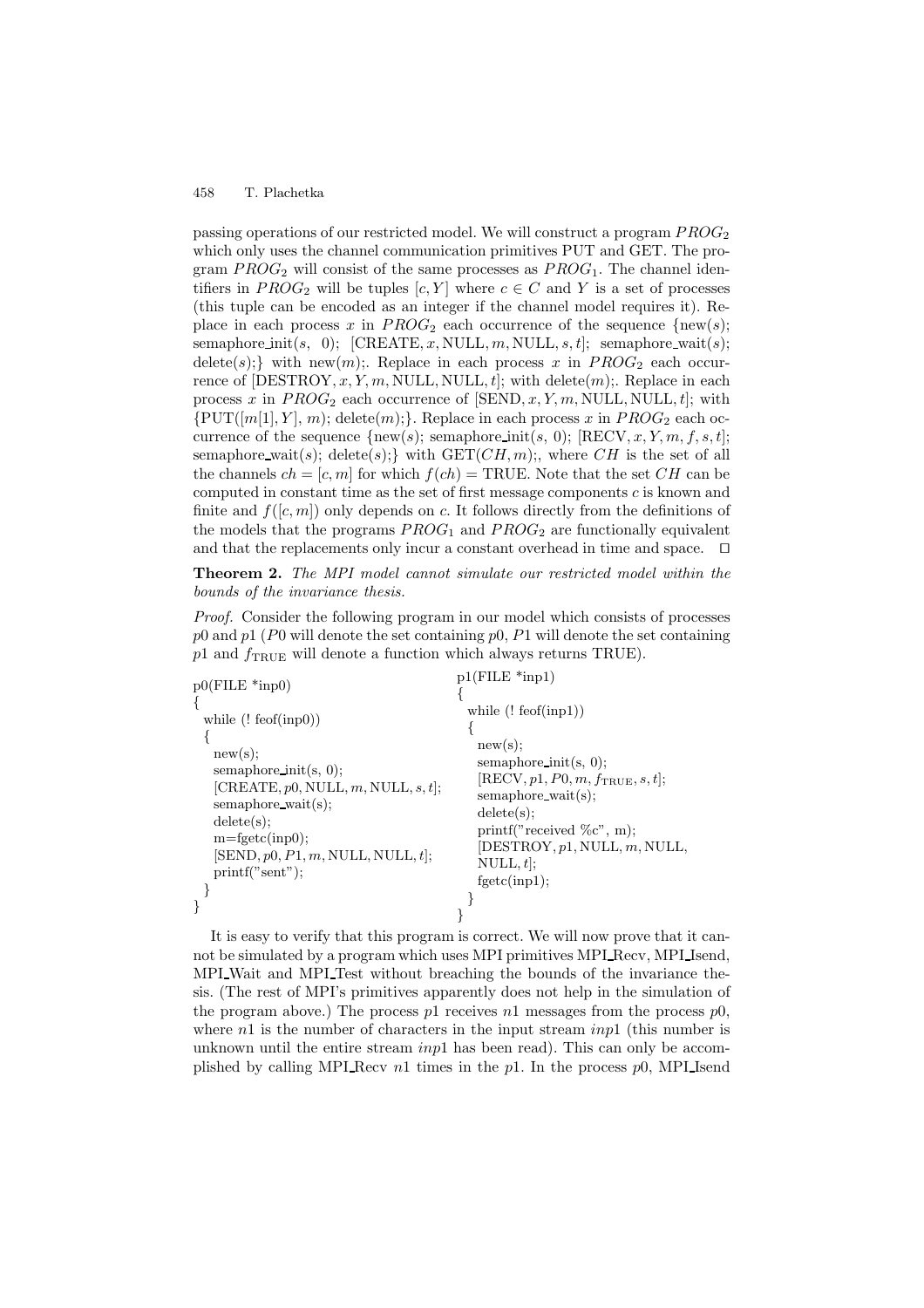must obviously be called n0 times, where  $n0$  is the number of characters in the input stream *inp*0. These n0 calls must be paired with n0 either MPI\_Wait or MPI Test calls in  $p_0$ , otherwise the memory overhead of the MPI program for  $n0 = n1$  would depend on n1 and would therefore exceed a constant factor. (We recall that even if  $p0$  submits SEND operations faster than  $p1$  or vice versa, the system is allowed to postpone the reading of these operations until the previous operations of that process have been executed—therefore the program above can be executed in constant memory for  $n0 = n1$ . Generally, the space complexity of the program above is  $c + |n0 - n1|$ , where the constant c depends on neither  $n0$  nor n1.) MPI Wait cannot be used in any of the n1 pairings because the MPI program would not terminate for  $n0 > 0$  and  $n1 = 0$ , whereas the program above would. This implies that MPI Test must be used in all the  $n_1$  pairings. In each of these pairings, the nonblocking MPI Test must be repeatedly called until the corresponding MPI Isend completes, otherwise the memory overhead would exceed a constant factor. However, in this case the MPI program would not terminate for  $n0 > 0$  and  $n1 = 0$ , whereas the program above would.  $\Box$ 

## <span id="page-8-3"></span>**4 Conclusions**

We presented a framework for message passing which defines an interface between message passing applications and message passing systems. We proved that its restricted version is as powerful as the unbounded asynchronous channel model (our unrestricted model is apparently at least as powerful). We also proved that the MPI model is less powerful than these models. The substantial difference between the models is that the MPI standard only supports so-called deferred synchronous communication [\[8\]](#page-9-8). Statements such as "MPI has full asynchronous communication" [\[6\]](#page-9-9) are false. This deviation of the MPI standard from theoretical models has negative consequences for efficiency and portability of parallel applications which build on the MPI standard.

Our framework can serve as a well-founded specification of message passing systems. We stress that this specification only defines the semantics of the basic message passing operations (which should be provided by any message passing system), not the means of their implementation. For instance, the implementation of the operations for distributed architectures does not require a global clock despite of the time-stamps in Definition [5.](#page-3-0) We implemented the framework as a message passing library for several operating systems and network types. Our implementation is thread-safe and polling-free (it uses no busy waiting).

# <span id="page-8-0"></span>**References**

- 1. Andrews, G.A.: Concurrent Programming, Principles and Practice. Benjamin/ Cummings Publishing Company (1991)
- <span id="page-8-2"></span>2. Bacon, J.: Concurrent Systems (Operating Systems, Database and Distributed Systems: An Integrated Approach). Addison-Wesley-Longman (1998)
- <span id="page-8-1"></span>3. Bernstein, A.J., and Lewis, P.M.: Concurrency in Programming and Database Systems. Jones and Bartlett Publishers (1993)